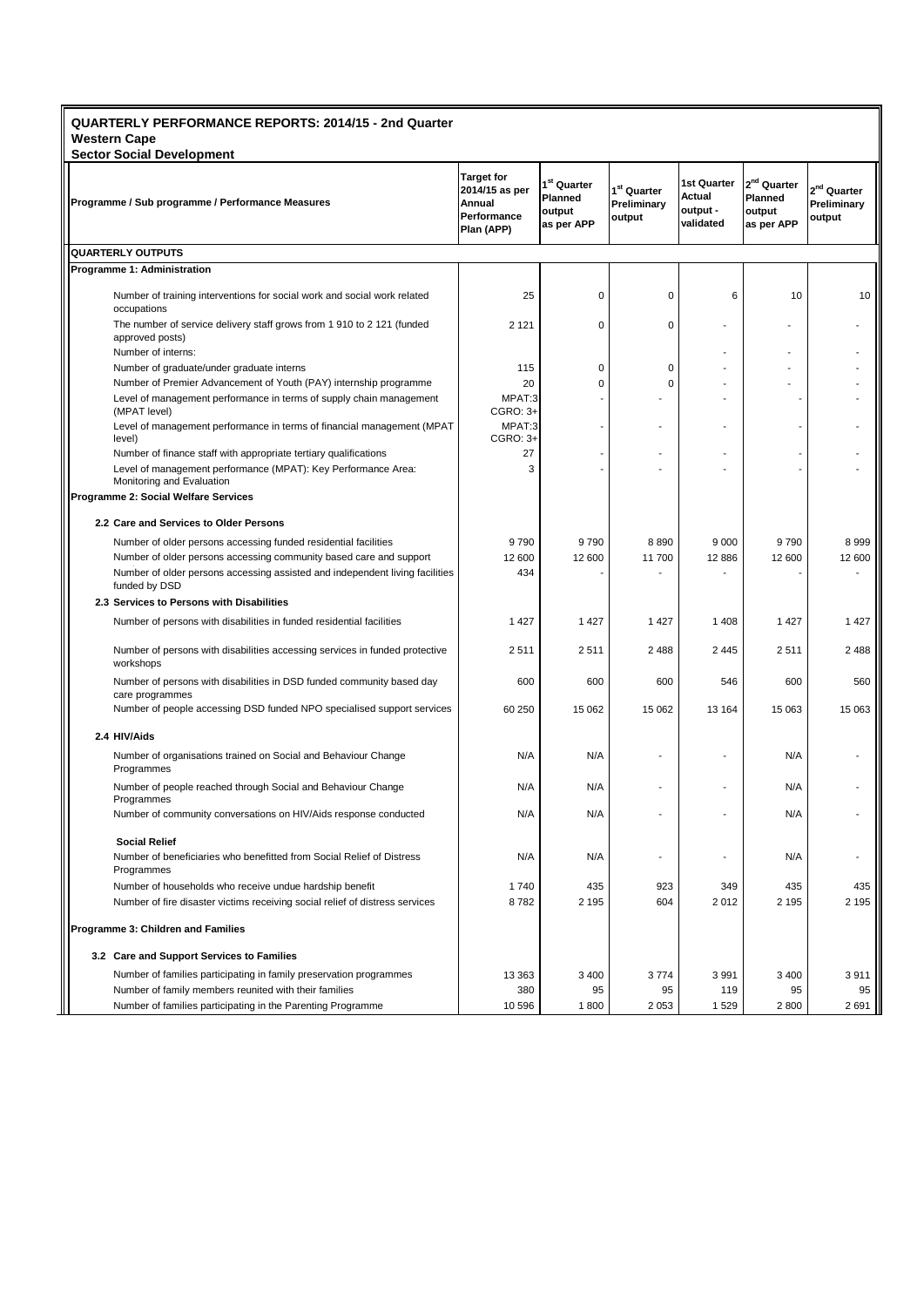|  | Programme / Sub programme / Performance Measures                                                                                                                                  | <b>Target for</b><br>2014/15 as per<br>Annual<br>Performance<br>Plan (APP) | $1^{st}$ Quarter<br><b>Planned</b><br>output<br>as per APP | 1 <sup>st</sup> Quarter<br>Preliminary<br>output | 1st Quarter<br>Actual<br>output -<br>validated | 2 <sup>nd</sup> Quarter<br><b>Planned</b><br>output<br>as per APP | 2 <sup>nd</sup> Quarter<br>Preliminary<br>output |
|--|-----------------------------------------------------------------------------------------------------------------------------------------------------------------------------------|----------------------------------------------------------------------------|------------------------------------------------------------|--------------------------------------------------|------------------------------------------------|-------------------------------------------------------------------|--------------------------------------------------|
|  | Number of government subsidised beds in shelters for homeless adults                                                                                                              | 1 3 5 8                                                                    |                                                            |                                                  |                                                |                                                                   |                                                  |
|  | 3.3 Child Care and Protection Services                                                                                                                                            |                                                                            |                                                            |                                                  |                                                |                                                                   |                                                  |
|  | Number of orphans and vulnerable children receiving Psychosocial Support<br>services                                                                                              | N/A                                                                        | N/A                                                        |                                                  | Ĭ.                                             | N/A                                                               |                                                  |
|  | Number of children placed in foster care                                                                                                                                          | 3 0 6 8                                                                    | 767                                                        | 814                                              | 827                                            | 767                                                               | 876                                              |
|  | Number of children made vulnerable by HIV and Aids, illnesses and injuries<br>accessing support services                                                                          | 1800                                                                       | 450                                                        | 450                                              | 450                                            | 450                                                               | 450                                              |
|  | Number of children re-unified with their families or alternative caregivers                                                                                                       | 739                                                                        | 184                                                        | 156                                              | 117                                            | 184                                                               | 166                                              |
|  | Number of parents and caregivers that have completed parent education and<br>training programmes                                                                                  | 5 3 9 0                                                                    | 1 3 4 8                                                    | 1 1 8 6                                          | 1 1 6 3                                        | 1 3 4 8                                                           | 1436                                             |
|  | 3.4 ECD and Partial Care                                                                                                                                                          |                                                                            |                                                            |                                                  |                                                |                                                                   |                                                  |
|  | Number of children between 0 - 5 years accessing registered ECD<br>programmes                                                                                                     | N/A                                                                        | N/A                                                        |                                                  |                                                | N/A                                                               |                                                  |
|  | Number of children accessing registered partial care sites (excluding ECD)                                                                                                        | N/A                                                                        | N/A                                                        |                                                  |                                                | N/A                                                               |                                                  |
|  | Number of registered ECD sites                                                                                                                                                    | N/A                                                                        | N/A                                                        |                                                  |                                                | N/A                                                               |                                                  |
|  | Number of registered partial care sites                                                                                                                                           | 1 900                                                                      | 1750                                                       | 1630                                             | 1688                                           | 1800                                                              | 1700                                             |
|  | Number of children between 0-5 years accessing Early Childhood<br>Development services                                                                                            | 84 000                                                                     | 84 000                                                     | 84 697                                           | 73 552                                         | 84 000                                                            | 75 500                                           |
|  | Number of children in after school care programmes<br>3.5 Child and Youth Care Centres                                                                                            | 6 500                                                                      | 6 500                                                      | 6 500                                            | 5913                                           | 6 500                                                             | 6 0 0 0                                          |
|  | Number of children in need of care and protection placed in funded Child and<br>Youth Care Centres                                                                                | 224                                                                        | 56                                                         | 56                                               | 66                                             | 56                                                                | 56                                               |
|  | Number of children in need of care and protection placed in terms of the<br>Children's Act in own and outsourced facilities                                                       | 145                                                                        | 100                                                        | 105                                              | 110                                            | 15                                                                | 20                                               |
|  | 3.6 Community-based care services to children                                                                                                                                     |                                                                            |                                                            |                                                  |                                                |                                                                   |                                                  |
|  | Number of CYCW trainees receiving training through Isibindi model                                                                                                                 | 125                                                                        |                                                            |                                                  |                                                |                                                                   |                                                  |
|  | Number of children accessing drop-in centres                                                                                                                                      | N/A                                                                        | N/A                                                        |                                                  |                                                | N/A                                                               |                                                  |
|  | Number of children accessing services through the Isibindi model                                                                                                                  | N/A                                                                        | N/A                                                        |                                                  |                                                | N/A                                                               |                                                  |
|  | <b>Programme 4: Restorative Services</b>                                                                                                                                          |                                                                            |                                                            |                                                  |                                                |                                                                   |                                                  |
|  | 4.2 Social Crime Prevention and Support                                                                                                                                           |                                                                            |                                                            |                                                  |                                                |                                                                   |                                                  |
|  | Number of children in conflict with the law assessed                                                                                                                              | 8685                                                                       | 2 1 7 1                                                    | 2 3 9 0                                          | 2 1 5 4                                        | 2 1 7 1                                                           | 1930                                             |
|  | Number of children in conflict with the law awaiting trial in secure care<br>centres                                                                                              | 1914                                                                       | 478                                                        | 648                                              | 642                                            | 478                                                               | 310                                              |
|  | Number of children in conflict with the law referred to diversion programmes                                                                                                      | 4 500                                                                      | 1 1 2 5                                                    | 1 1 5 7                                          | 969                                            | 1 1 2 5                                                           | 840                                              |
|  | Number of children in conflict with the law who completed diversion<br>programmes                                                                                                 | 2 900                                                                      | 725                                                        | 494                                              | 465                                            | 725                                                               | 695                                              |
|  | Number of adults in conflict with the law diverted                                                                                                                                | 9 0 0 0                                                                    | 2 2 5 0                                                    | 2 2 3 3                                          | 2 3 1 2                                        | 2 2 5 0                                                           | 2 2 5 9                                          |
|  | Number of adults in conflict with the law who completed diversion<br>programmes                                                                                                   | 5890                                                                       | 1472                                                       | 1 4 9 3                                          | 1462                                           | 1 472                                                             | 1815                                             |
|  | Number of children in need of care and protection sentenced in terms of the<br>Child Justice Act in own and outsourced facilities                                                 | 145                                                                        | 100                                                        | 152                                              | 159                                            | 15                                                                | 10                                               |
|  | 4.3 Victim Empowerment                                                                                                                                                            |                                                                            |                                                            |                                                  |                                                |                                                                   |                                                  |
|  | Number of victims of crime and violence in funded VEP service sites                                                                                                               | 15 166                                                                     | 3791                                                       | 5727                                             | 3940                                           | 3792                                                              | 4 179                                            |
|  | Number of victims of crime and violence receiving psycho social support                                                                                                           | N/A                                                                        | N/A                                                        | $\overline{\phantom{a}}$                         |                                                | N/A                                                               |                                                  |
|  | Number of members of the social service professions who completed<br>Capacity Building Programmes on VEP support services (DSD local offices<br>and funded service organisations) | 310                                                                        | $\overline{\phantom{a}}$                                   |                                                  | ٠                                              |                                                                   |                                                  |
|  | Number of youth completing gender based violence prevention programme                                                                                                             | 2 100                                                                      | 300                                                        | 120                                              | 376                                            | 750                                                               | 794                                              |
|  | 4.4 Substance Abuse, Prevention and Rehabilitation                                                                                                                                |                                                                            |                                                            |                                                  |                                                |                                                                   |                                                  |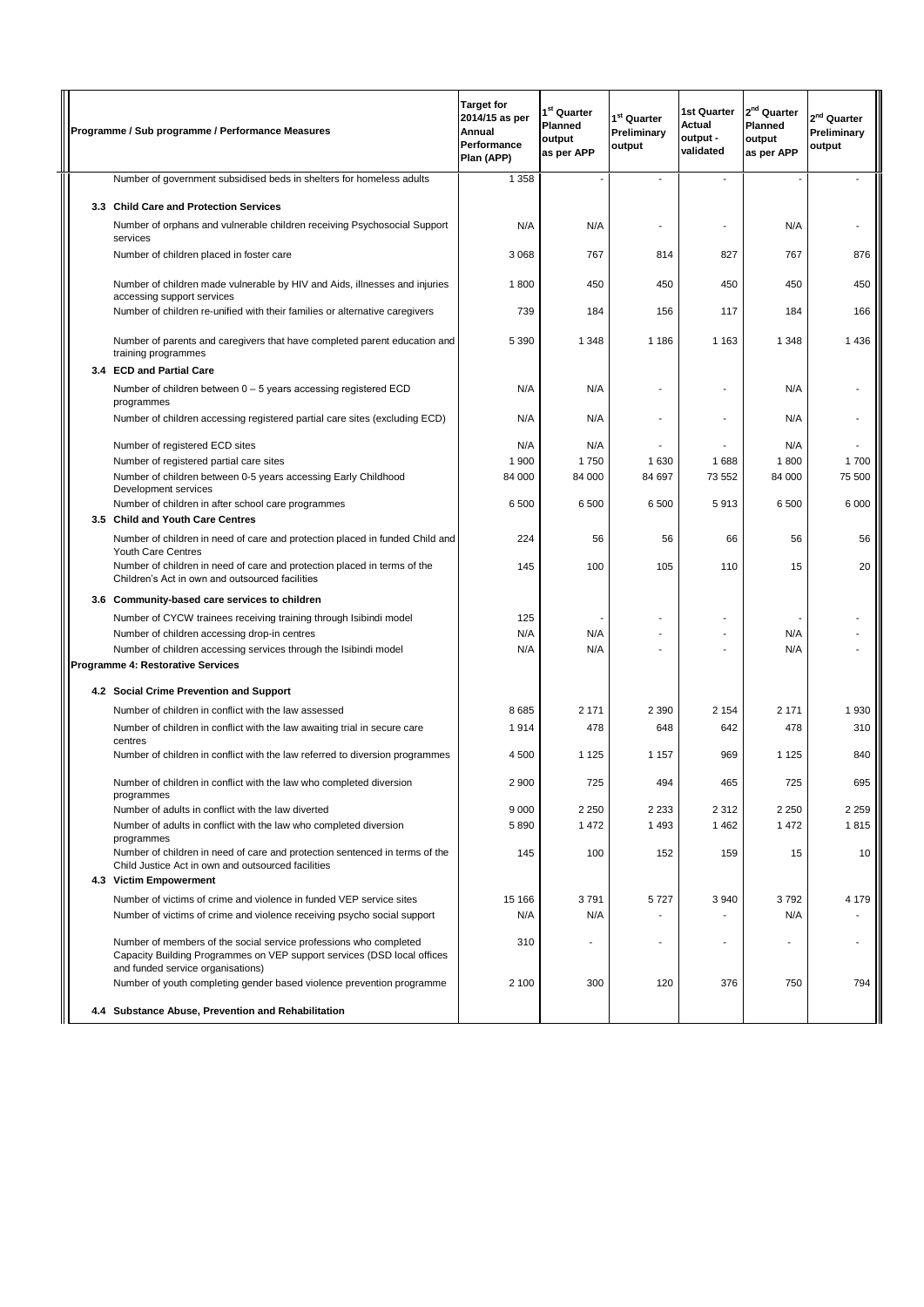|     | Programme / Sub programme / Performance Measures                                                                                               | <b>Target for</b><br>2014/15 as per<br>Annual<br>Performance<br>Plan (APP) | 1 <sup>st</sup> Quarter<br><b>Planned</b><br>output<br>as per APP | 1 <sup>st</sup> Quarter<br>Preliminary<br>output | 1st Quarter<br>Actual<br>output -<br>validated | $2nd$ Quarter<br>Planned<br>output<br>as per APP | 2 <sup>nd</sup> Quarter<br>Preliminary<br>output |
|-----|------------------------------------------------------------------------------------------------------------------------------------------------|----------------------------------------------------------------------------|-------------------------------------------------------------------|--------------------------------------------------|------------------------------------------------|--------------------------------------------------|--------------------------------------------------|
|     | Number of children 18 years and below reached through drug prevention                                                                          | N/A                                                                        | N/A                                                               |                                                  |                                                | N/A                                              |                                                  |
|     | programmes<br>Number of youth between 19 and 35 years reached through drug prevention<br>programmes                                            | N/A                                                                        | N/A                                                               |                                                  |                                                | N/A                                              |                                                  |
|     | Number of service users who accessed inpatient treatment services at<br>funded treatment centres                                               | N/A                                                                        | N/A                                                               |                                                  |                                                | N/A                                              |                                                  |
|     | Number of service users who accessed outpatient based treatment services                                                                       | N/A                                                                        | N/A                                                               |                                                  |                                                | N/A                                              |                                                  |
|     | Number of drug prevention programmes implemented for youth (19-35)                                                                             | 4                                                                          | 4                                                                 | 3                                                | 3                                              | 4                                                | 3                                                |
|     | Number of service users who completed inpatient treatment services at                                                                          | 1411                                                                       | 331                                                               | 327                                              | 324                                            | 360                                              | 350                                              |
|     | Number of service users who completed outpatient based treatment services                                                                      | 3 4 6 9                                                                    | 867                                                               | 820                                              | 451                                            | 867                                              | 700                                              |
|     | Number of clients that have received early intervention services for<br>substance abuse                                                        | 6700                                                                       | 1675                                                              | 1845                                             | 1 5 3 0                                        | 1675                                             | 1688                                             |
|     | Number of clients that have received aftercare and reintegration services for<br>substance abuse                                               | 3 4 0 8                                                                    | 852                                                               | 792                                              | 675                                            | 852                                              | 715                                              |
|     | Programme 5: Development and Research                                                                                                          |                                                                            |                                                                   |                                                  |                                                |                                                  |                                                  |
|     | 5.2 Community Mobilisation                                                                                                                     |                                                                            |                                                                   |                                                  |                                                |                                                  |                                                  |
|     | Number of people reached through community mobilization programmes                                                                             | N/A                                                                        | N/A                                                               |                                                  |                                                | N/A                                              |                                                  |
| 5.3 | Institutional Capacity Building and Support for NPOs (ICB)                                                                                     |                                                                            |                                                                   |                                                  |                                                |                                                  |                                                  |
|     | Number of NPOs capacitated according to the capacity building framework                                                                        | 600                                                                        | 150                                                               | 244                                              | 83                                             | 150                                              | 149                                              |
|     |                                                                                                                                                |                                                                            |                                                                   |                                                  |                                                |                                                  |                                                  |
|     | Number of NPOs assisted with registration                                                                                                      | 600                                                                        | 150                                                               | 214                                              | 262                                            | 150                                              | 250                                              |
|     | Number of NPOs that indicated in pre and post assessment that their<br>knowledge have improved after undergoing governance supporting training | 45                                                                         |                                                                   |                                                  |                                                |                                                  |                                                  |
|     | Number of at-risk NPOs who have undergone a mentoring programme<br>whose knowledge, systems and capabilities have improved                     | 45                                                                         |                                                                   |                                                  |                                                |                                                  |                                                  |
|     | 5.4 Poverty Alleviation and Sustainable Livelihoods                                                                                            |                                                                            |                                                                   |                                                  |                                                |                                                  |                                                  |
|     | Number of Poverty reduction projects supported through capacity building<br>and/or funding initiatives                                         | N/A                                                                        | N/A                                                               |                                                  |                                                | N/A                                              |                                                  |
|     | Number of people participating in income generating programmes                                                                                 | N/A                                                                        | N/A                                                               |                                                  |                                                | N/A                                              |                                                  |
|     | Number of households accessing food through DSD food security<br>programmes                                                                    | N/A                                                                        | N/A                                                               |                                                  |                                                | N/A                                              |                                                  |
|     | Number of people accessing food through DSD feeding programmes (centre<br>based)                                                               | N/A                                                                        | N/A                                                               |                                                  |                                                | N/A                                              |                                                  |
|     | Number of qualifying beneficiaries receiving meals at department funded<br>feeding sites                                                       | 3740                                                                       | 3740                                                              | 3740                                             |                                                | 3740                                             | 3740                                             |
|     | Number of MOD centres supported with meals by DSD<br>5.5 Community Based Research and Planning                                                 | 140                                                                        | 140                                                               | 140                                              | 32                                             | 140                                              | 138                                              |
|     | Number of households profiled                                                                                                                  | N/A                                                                        | N/A                                                               |                                                  |                                                | N/A                                              |                                                  |
|     | Number of communities profiled                                                                                                                 | N/A                                                                        | N/A                                                               |                                                  |                                                | N/A                                              |                                                  |
|     | Number of community based plans developed<br>5.6 Youth Development                                                                             | N/A                                                                        | N/A                                                               |                                                  |                                                | N/A                                              |                                                  |
|     | Number of youth development structures supported through capacity building                                                                     | N/A                                                                        | N/A                                                               | ٠                                                | $\blacksquare$                                 | N/A                                              |                                                  |
|     | and/or funding initiatives<br>Number of youth participating in National Youth Service Programme                                                | N/A                                                                        | N/A                                                               |                                                  |                                                | N/A                                              |                                                  |
|     | Number of youth participating in skills development programmes                                                                                 | N/A                                                                        | N/A                                                               |                                                  |                                                | N/A                                              |                                                  |
|     | Number of youth participating in entrepreneurship programmes                                                                                   | N/A                                                                        | N/A                                                               |                                                  |                                                | N/A                                              |                                                  |
|     | Number of youth participating in department funded youth development<br>programmes                                                             | 8 0 0 0                                                                    | 1 500                                                             | 90                                               | 90                                             | 2 0 0 0                                          | 2 0 0 0                                          |
|     | Number of youth linked to job and other skills development opportunities<br>from own services                                                  | 5 5 0 0                                                                    | 1 300                                                             | 983                                              | 1 0 3 8                                        | 1 4 5 0                                          | 688                                              |
|     | Number of EPWP job opportunities created<br>5.7 Women Development                                                                              | 390                                                                        | 244                                                               | 140                                              | 119                                            | 317                                              | 244                                              |
|     |                                                                                                                                                | N/A                                                                        | N/A                                                               |                                                  |                                                | N/A                                              |                                                  |
|     | Number of women participating in socio-economic empowerment<br>5.8 Population Policy Promotion                                                 |                                                                            |                                                                   |                                                  |                                                |                                                  |                                                  |